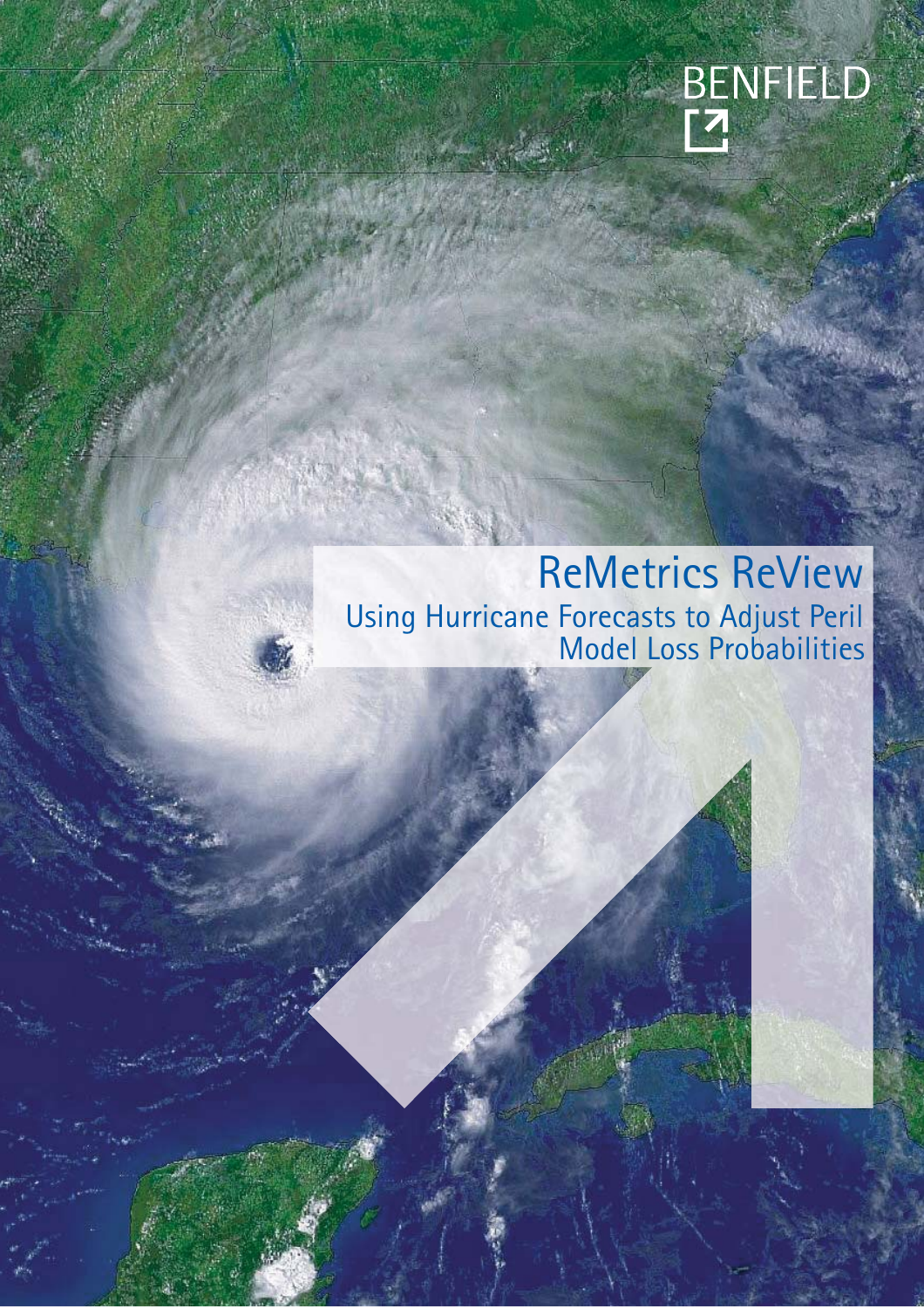# Using Hurricane Forecasts to Adjust Peril Model Loss **Probabilities**

October 2005

## **Contacts**

 $\overline{\phantom{a}}$ 

Professor Mark Saunders (Tropical Storm Risk) T: +44 (0) 1483 204187 E: mas@mssl.ucl.ac.uk

David Simmons (Benfield) T: + 44 (0) 20 7522 4177 E: david.simmons@benfieldgroup.com

© Benfield Group Limited 2005. All rights reserved. No part of this document may be reproduced or transmitted in any form or by any means, electronic or mechanical, including photocopying, recording or otherwise, without the written permission of the copyright holder. This document has a controlled distribution. It is intended exclusively for the use of the individual, directors and employees of the organisation to which it was originally provided. Further copies for internal distribution are available on request but the document is not to be made available to third parties without the specific agreement of Benfield Group.



Benfield Group Limited 55 Bishopsgate London EC2N 3BD

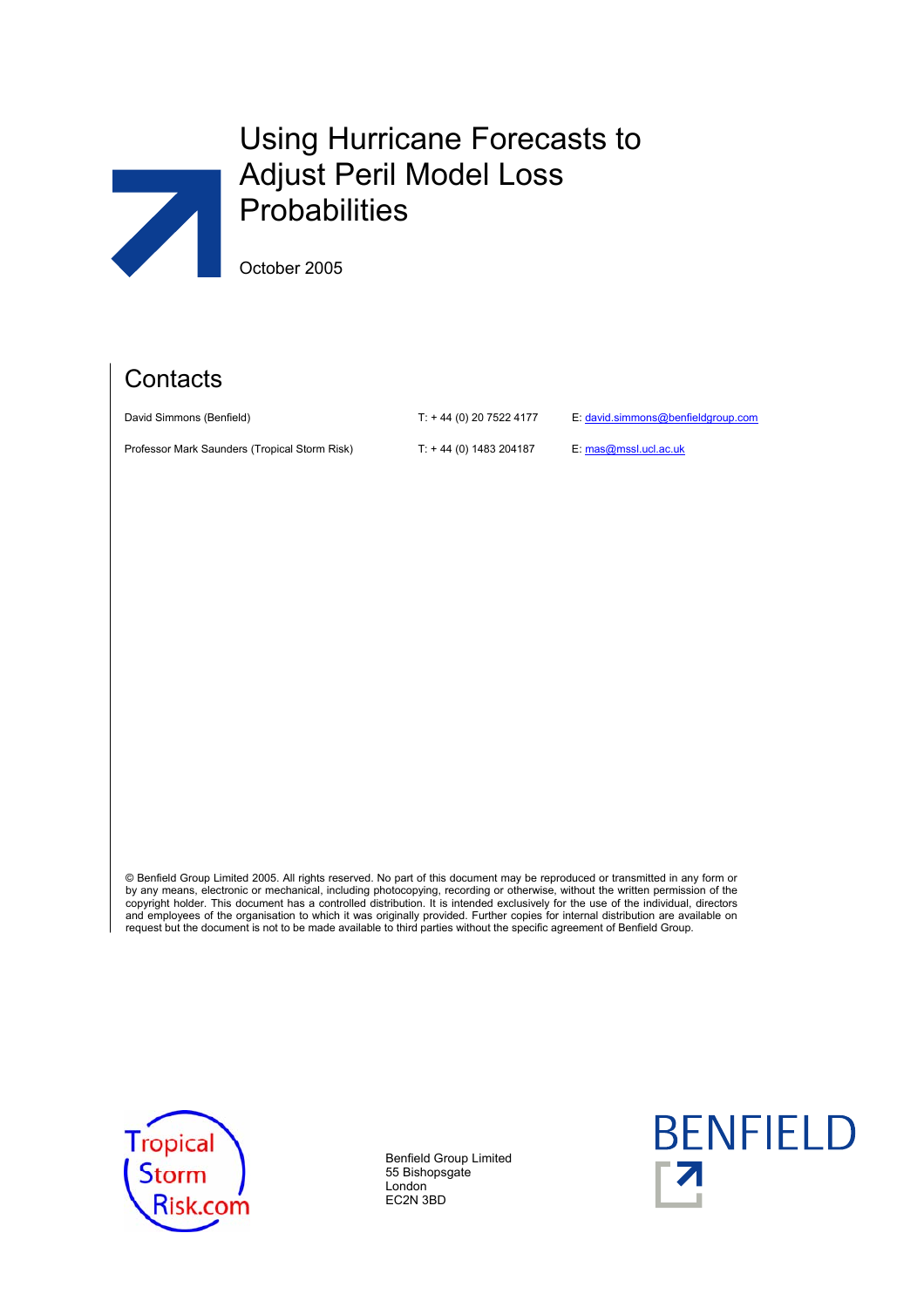# **Contents**

| Introduction                  | 3  |
|-------------------------------|----|
| New methodology               | 4  |
| Hurricane forecasting quality | 5  |
| Creating the advanced output  | 7  |
| Assessing the true risk       | 8  |
| Summary                       | 10 |

BENFIELD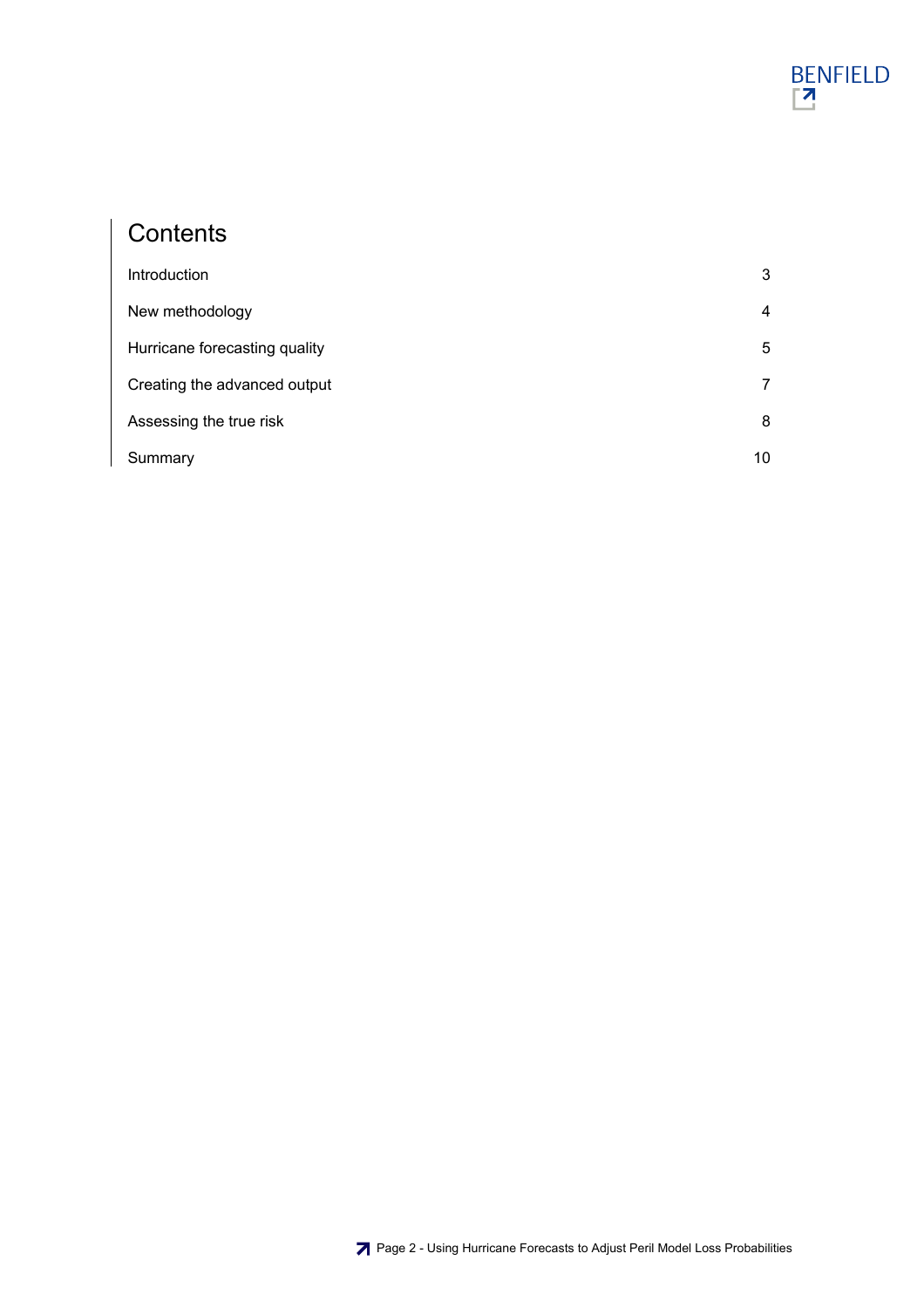

#### **Introduction**

.

The 2005 hurricane season has highlighted once again the impotence of man before nature. The frequency of large events seems to be rising. Uncertainty over the potential impacts of global warming confuses the picture still further.

Insurers and reinsurers have made great strides in recent years to better understand US hurricane risks. Sophisticated peril models now offer a range of potential loss scenarios.

But is there more information that could be used to better assess the risks insurers and reinsurers face in the current year and so help them make better tactical decisions? Hurricane forecasts now have credibility and proven accuracy, but how can they be used?

The importance of tackling this issue has been clearly underlined by Hurricane Katrina, which is likely to prove the most expensive ever natural disaster to hit the US, with insured losses currently estimated to be between US\$40bn and \$60bn, and reinforced by the subsequent impacts of Hurricanes Rita and Wilma causing estimated US insured losses of between US\$4bn and \$7bn (Rita), and between US\$6bn and \$10bn (Wilma).

But even before these events 2005 had proved an unusually active season, with intense Hurricane Dennis and Tropical Storms Arlene and Cindy striking the US Gulf Coast before the end of July.

Similarly 2004 was also a very active hurricane season. In the US alone, Hurricanes Charley, Frances, Ivan and Jeanne caused estimated insured damage of US\$23bn – a total which is nine times the annual average for US hurricane insured loss between 1950 and 2003.

But while the 2004 and 2005 hurricane seasons again demonstrated the large year-toyear variability in landfalling US hurricane activity and in associated insured losses, perhaps the most significant factor from a risk management point of view is that both seasons were forecast to be unusually active well in advance.

For example, as far back as December 5, 2003, the Benfield-sponsored Tropical Storm Risk (TSR) consortium was forecasting that for 2004 there was an 68% chance of an above-average US landfalling storm season (as measured by landfalling storm wind energy), only a 26% chance of a normal year and a 6% chance of a below-average year.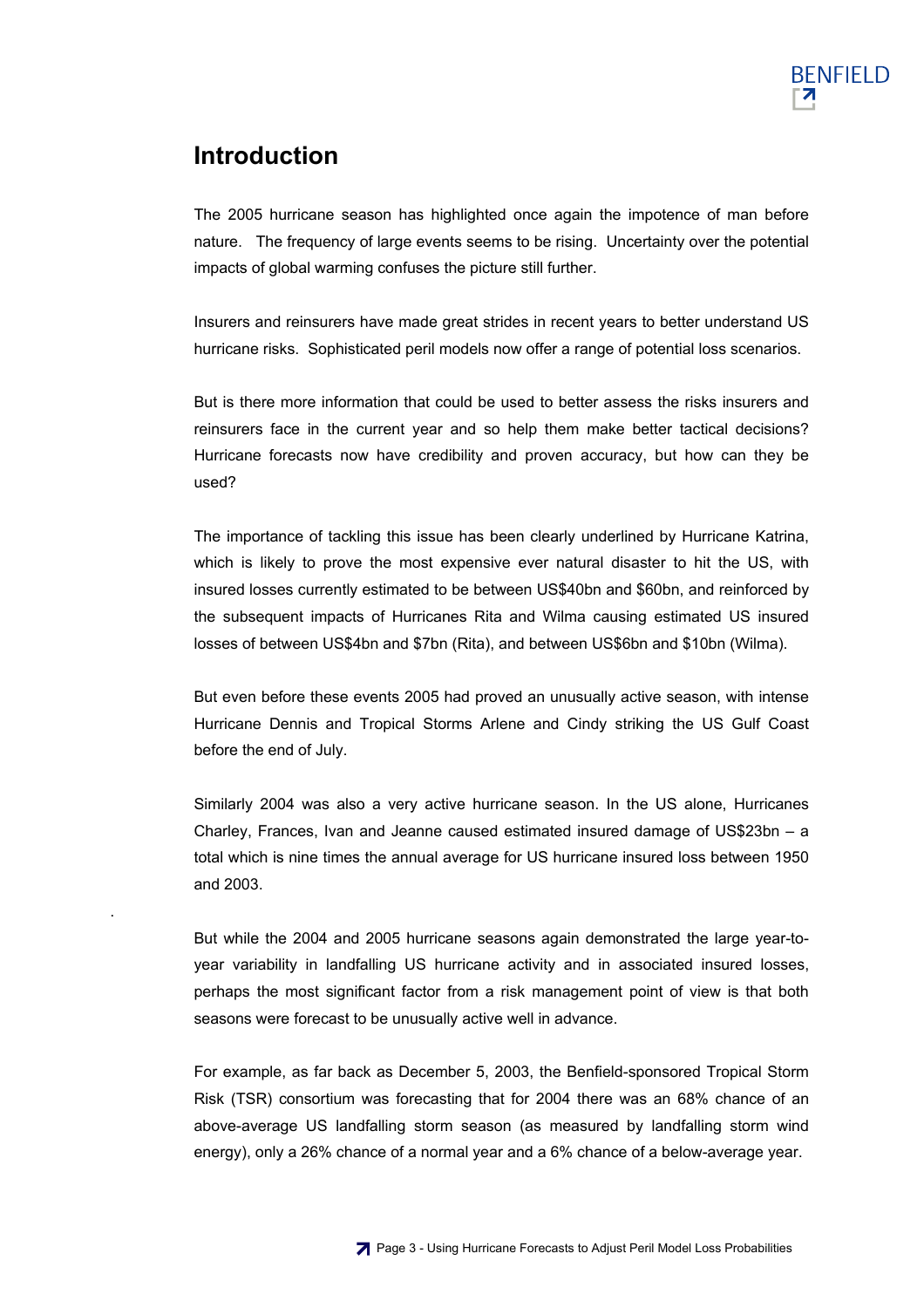

Again, on December 10, 2004, for the 2005 US landfalling storm season TSR forecast an 65% chance of an above average activity season with a 22% chance of a normal year and only a 13% chance of a below average year.

By August 5 2005, the assessed probability of an above average US hurricane season had risen to 85%, with only a 15% likelihood of a near normal season and 0% probability of a below normal season.

#### **New methodology**

But how can insurers and reinsurers use these hurricane forecasts to better manage their business and, potentially, rethink business decisions?

To tackle this question, TSR and Benfield's ReMetrics team have together developed the necessary methodology to adjust the probability assessments of catastrophe models in the light of TSR's forecast information.

For illustration purposes the methodology and results presented in this paper apply to the forecast issued on August 5, 2005. However, the model can accommodate other forecast issue times appropriate to a user's needs.

The model allows reinsurers and insurers to see how the latest hurricane forecast:

- Changes the expected or average level of loss for the coming season
- Adjusts the expected likelihood of extreme losses for the coming season
- Provides a better reference for the cost/benefit of adjustments to both outwards and inwards reinsurance

But how does it do this? The answer, of course, lies in the application of the forecast data to existing hurricane models.

Peril models define a series of potential loss events, in this case US landfalling hurricanes, with an associated probability that reflects loss patterns over time. This information is then used to estimate the amounts of loss an insurer could suffer from each potential event based upon the location and type of its portfolio of business.

However, while such models enable insurers and reinsurers to estimate the average likelihood of suffering a loss over any given amount, they have never been adjusted to reflect the additional potential impact on a particular year of the specific climatic conditions which make landfalling hurricanes more or less likely during that period.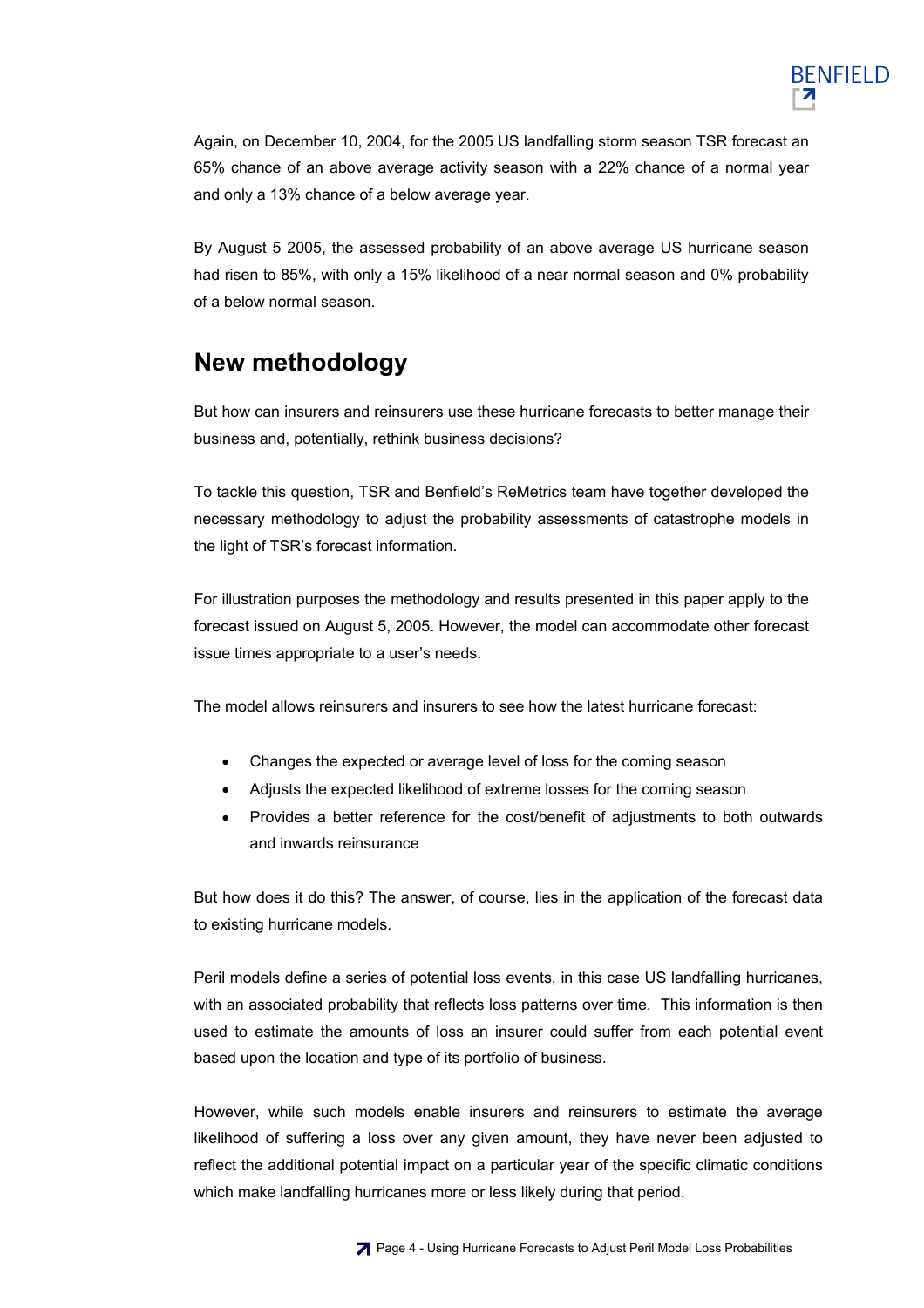

But this issue can now be overcome by using advanced financial models, such as Benfield's dynamic financial analysis modelling tools, ReMetrica or ReMetrica Limited Edition, in conjunction with hurricane forecasts.

To do this, the event level information from the peril model is imported into a purpose-built ReMetrica model which is used to create a sample of 300,000 years of 'as-if' U.S. hurricane landfall events and loss. Some of these simulated years will have low hurricane activity, others high activity. For each 'as-if' year ReMetrica logs the contributing loss-producing events which are evident from their unique event identifiers.

These 300,000 'as-if' years are then split into three sets of 100,000 years with these sets being defined so that they are consistent with a high, medium or low forecast activity year.

A high activity year is defined as being in the most active third of historical years, medium as the middle third and low as the quietest third.

This splitting process allows for the unfortunate reality that forecasts can be wrong. The high forecast set will contain some years with no land-falling events, but will contain fewer such 'null years' than the medium and low sets. Similarly, the high forecast set will have more extremely active years than the medium set which will have more than the low set.

### **Hurricane forecasting quality**

TSR's US hurricane forecasts demonstrate real skill, as reported in the cover story of the April 21, 2005 issue of the scientific journal, *Nature* (Figure 1).

Figure. 1: TSR's cover story, Nature magazine, April 21 2005. (See Saunders, M. A. and A. S. Lea, Seasonal prediction of hurricane activity reaching the coast of the United States, *Nature,* **434**, 1005- 1008, 2005).

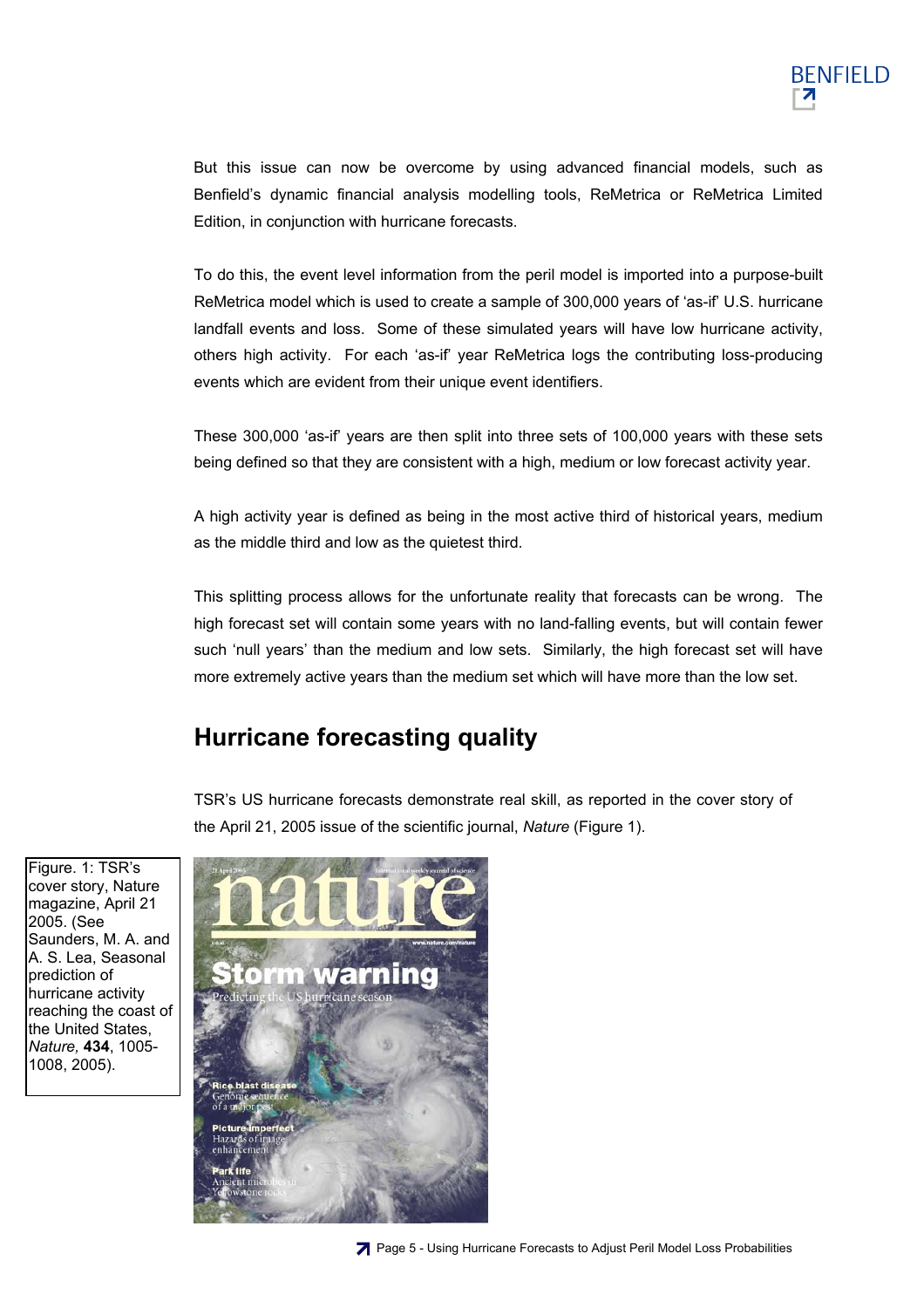

For the period 1950 to 2004 the rank correlation between the TSR August 1 hindcasts *(a hindcast is a forecast which would have been made at a prior time based on the climate data available at that time)* for US landfalling hurricane wind energy and actual US hurricane economic and insured losses is an impressive 0.48 – but what does this level of correlation mean in practice?

If we consider the period 1950 to 2004, TSR would have correctly predicted whether US hurricane economic losses were above or below the average (median) in 41 years out of 55 (75% of the years). For insured loss the percentage is an equally impressive 70%.

Figure 2 compares the August 1 TSR hindcast for US landfalling hurricane wind energy between 1950 and 2003 with the resulting US hurricane economic and insured losses. Hindcasts and losses are shown according to whether they are above median (red) or below-median (blue).

| Figure. 2:            |
|-----------------------|
| Comparison of TSR     |
| hindcast US           |
| landfalling hurricane |
| wind energy from      |
| August 1 and US       |
| hurricane damage      |
| 1950-2003. The        |
| comparison is         |
| shown for hurricane   |
| (a) economic losses   |
| and (b) insured       |
| losses. The yearly    |
| value of each         |
| parameter is colour-  |
| coded based upon      |
| whether it is above-  |
| median (red) or       |
| below-median          |
| (blue). Rows are      |
| stratified vertically |
| by loss and           |
| referenced by year    |
| (left column).        |
| Losses are in US \$   |
| millions at 2003      |
| prices and            |
| exposures.            |
|                       |

| a            | <b>Economic Losses</b> |            |            |              | b<br><b>Insured Losses</b> |                      |            |  |
|--------------|------------------------|------------|------------|--------------|----------------------------|----------------------|------------|--|
| Year         | <b>Hindcast</b>        | Loss       | \$mn       | Year         | <b>Hindcast</b>            | Loss                 | \$mn       |  |
| 1992         | ¥                      | ٠          | 44.014     | 1992         | E                          | ٠                    | 29,597     |  |
| 1954         | ٠                      | ٠          | 23,302     | 1954         | ÷                          | ٠                    | 18,259     |  |
| 1955         | ٠                      | ٠          | 17,548     | 1965         | ٠                          | ٠                    | 13,922     |  |
| 1965         | ٠                      | ÷          | 16,888     | 1989         | Ξ                          | ٠                    | 6,845      |  |
| 1960         | ٠                      | $\ddot{ }$ | 16.236     | 1964         | ٠                          | $\ddot{\phantom{1}}$ | 5.885      |  |
| 1969         | ٠                      |            | 14,584     | 1960         | ÷                          |                      | 5,707      |  |
| 1972         | Ξ                      | ♦          | 14,258     | 1970         | ٠                          | ÷                    | 5,522      |  |
| 1989         | ۰                      | ¥          | 13,705     | 1979         | t                          | ÷                    | 5,160      |  |
| 1979         | ٠                      | 4          | 11,489     | 1983         |                            | ÷                    | 4,729      |  |
| 1961         | ٠                      | ¥          | 9,536      | 1985         | ٠                          | ÷                    | 4,298      |  |
| 1964         | ٠                      | ÷          | 9,377      | 1961         | ٠                          | ÷                    | 4,202      |  |
| 1985         | ٠                      |            | 8,834      | 1995         | ٠                          | ÷                    | 3,710      |  |
| 1999         | τ                      | $+$ + +    | 6,346      | 1950         | ÷                          | ÷                    | 3,701      |  |
| 2001         | Ŧ                      |            | 5,579      | 1969         | ٠                          | ¥                    | 3,568      |  |
| 1983         | ÷                      | ¥          | 5,395      | 1955         | ٠                          | ÷                    | 2,946      |  |
| 1995         | ٠                      | ÷          | 4,957      | 2001         | ٠                          | ÷                    | 2,667      |  |
| 1996         | ٠                      | ¥          | 4,635      | 1996         | ÷                          | ÷                    | 2,514      |  |
| 1970         | ٠                      | ÷          | 4,439      | 1999         | E                          | ÷                    | 2,430      |  |
| 1998         | ÷                      | $\ddot{ }$ | 4.414      | 1998         | ٠                          | $\ddot{\phantom{1}}$ | 2.044      |  |
| 1950         |                        |            | 3,732      | 2003         | ÷                          |                      | 1,775      |  |
| 2003         | ٠                      | ¥          | 3,580      | 1957         | Ξ                          | ÷                    | 1,422      |  |
| 1957         | š                      | ÷          | 3,251      | 1959         | t                          | ÷                    | 1,214      |  |
| 1967         | ٠                      | ÷          | 2,726      | 1972         |                            | ÷                    | 1,157      |  |
| 1975         | ÷                      | ÷          | 2,336      | 1991         | ٠                          | ¥                    | 1,117      |  |
| 1991         | ÷                      | ÷          | 2,279      | 1967         | ٠                          | ÷                    | 1,073      |  |
| 1971         | ۰                      | $\ddot{ }$ | 1,612      | 1975         | ٠                          | $\ddot{ }$           | 946        |  |
| 1994         | ÷                      |            | 1,367      | 2002         | τ                          |                      | 648        |  |
| 2002         |                        | E          | 1,244      | 1980         | ۰                          | ĩ,                   | 343        |  |
| 1980         | ÷                      | ٠          | 1.151      | 1956         | ŧ                          | ä,                   | 332        |  |
| 1974         |                        | ٠          | 953        | 1966         | ٠                          | ٠                    | 255        |  |
| 1959         | ٠                      | ٠          | 594        | 1984         | ٠                          | ٠                    | 162        |  |
| 1956         | t                      | ٠          | 466        | 1976         | Ξ                          | ٠                    | 155        |  |
| 1968<br>1976 | ä,<br>ä,               | ÷          | 425<br>408 | 1971<br>1974 | ٠<br>Ξ                     | ٠                    | 147<br>143 |  |
| 1958         |                        | ٠<br>٠     | 296        | 1968         |                            | ä,                   | 117        |  |
| 1951         |                        | ٠          | 242        | 1953         | ۰                          | ۰<br>٠               | 113        |  |
| 1966         | t                      | ÷          | 219        | 1986         | ŧ                          | ٠                    | 84         |  |
| 1963         | ÷<br>٠                 | ä,         | 197        | 1952         |                            | ä,                   | 67         |  |
| 1984         |                        | ٠          | 173        | 1993         |                            | ٠                    | 57         |  |
| 1973         | ۰                      | ٠          | 126        | 1997         |                            | ٠                    | 50         |  |
| 1997         | ÷                      | ٠          | 123        | 1988         | ¥                          | ä,                   | 23         |  |
| 1988         | ٠                      | ٠          | 116        | 1977         |                            | ٠                    | 14         |  |
| 1981         | ä,                     | ٠          | 102        | 1963         | ۰                          | ٠                    | 5          |  |
| 1978         |                        | ÷          | 100        | 1987         | ٠                          | ٠                    | 1          |  |
| 1990         |                        | ٠          | 99         | 1951         | ٠                          | ٠                    | 0          |  |
| 1993         | ÷                      | ٠          | 85         | 1994         | t                          | ٠                    | 0          |  |
| 1952         |                        | ٠          | 84         | 1981         | ٠                          | ٠                    | 0          |  |
| 1962         |                        | ٠          | 56         | 1990         | ÷                          | ä,                   | 0          |  |
| 1977         | ٠                      | ٠          | 44         | 1973         |                            | ٠                    | 0          |  |
| 1986         |                        |            | 39         | 1978         |                            | ٠                    | 0          |  |
| 1953         | ٠                      |            | 37         | 2000         |                            | ÷                    | 0          |  |
| 1982         | ÷                      |            | 36         | 1962         |                            | ٠                    | 0          |  |
| 2000         | ä,                     |            | 30         | 1982         |                            | ٠                    | 0          |  |
| 1987         |                        |            | 18         | 1958         |                            |                      | $\bf{0}$   |  |
|              |                        |            |            |              |                            |                      |            |  |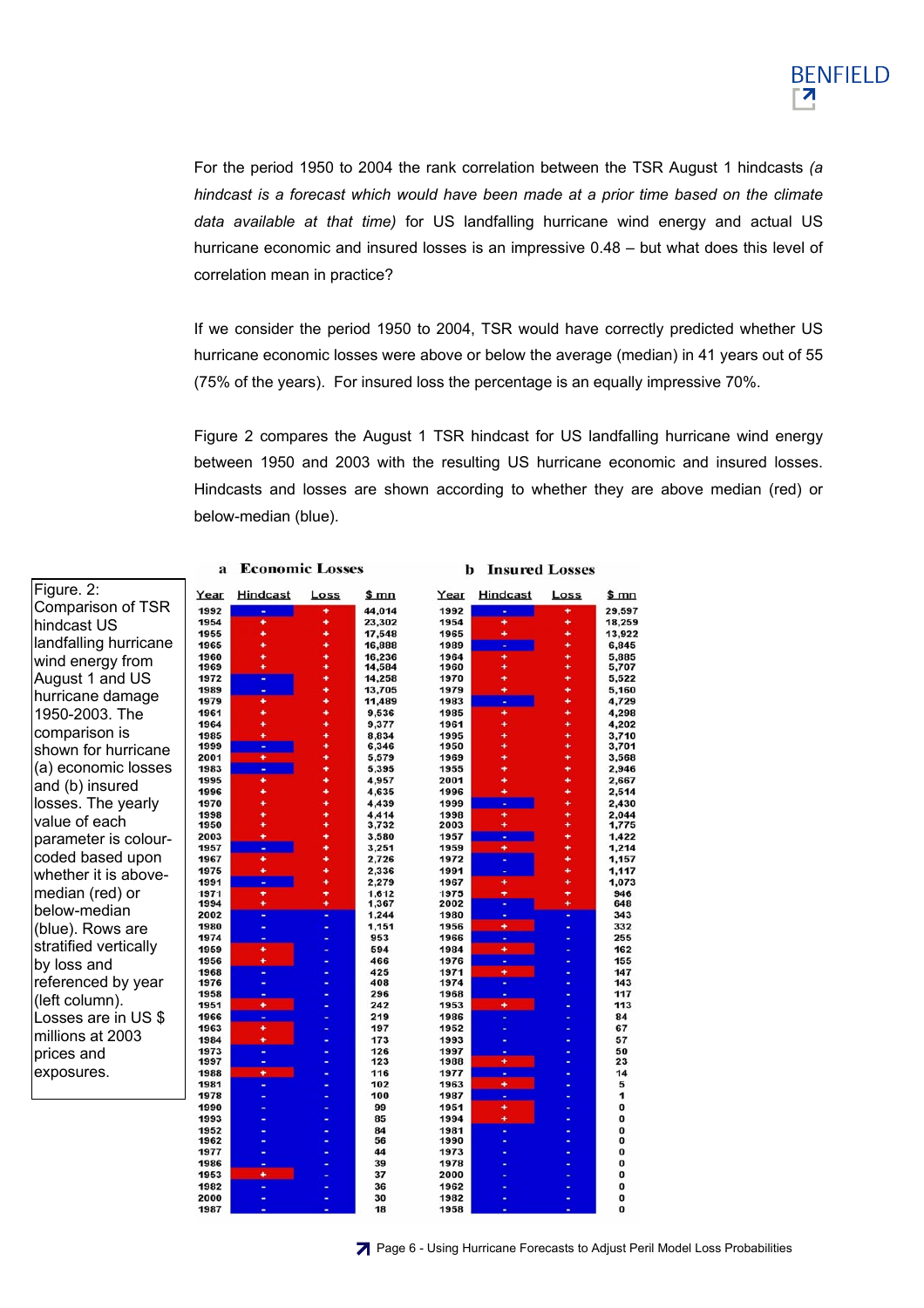Clearly there are some misses - the losses relating to Hurricane Andrew in 1992 being the most glaring example. However, it should be noted that Hurricane Andrew was a major event in a quiet year that was actually correctly forecast to be below average in terms of number of events. Such anomalies should not be allowed to mask the fact that most years are correctly predicted.

#### **Creating the advanced output**

Returning to the modelling process, with the three sub-sets representing high, medium and low forecast years in place, the next step is to produce adjusted peril model output consistent with the latest forecast.

The three 100,000 year data sets containing their unique peril model event identifiers are loaded into the purpose-built ReMetrica model and matched to the peril model's loss estimates (with secondary uncertainty where provided) for each event.

The latest TSR forecast probabilities of a high, medium or low season are entered into the model and the 100,000 simulated years are run. For each year ReMetrica takes samples from the high, medium and low sets in proportion to the probabilities given by the hurricane forecast.

For instance, the August 2005 hurricane forecast assessed there was an 85% probability of high activity, a 15% probability of a medium activity and a 0% probability of low activity. Accordingly, when using this forecast, 85,000 of the 100,000 years were selected from the high forecast set, 15,000 years from the medium set and none from the low set.

Figure 3 shows a typical model in ReMetrica Limited Edition, a reinsurance only version of ReMetrica which was launched at Monte Carlo in September 2005.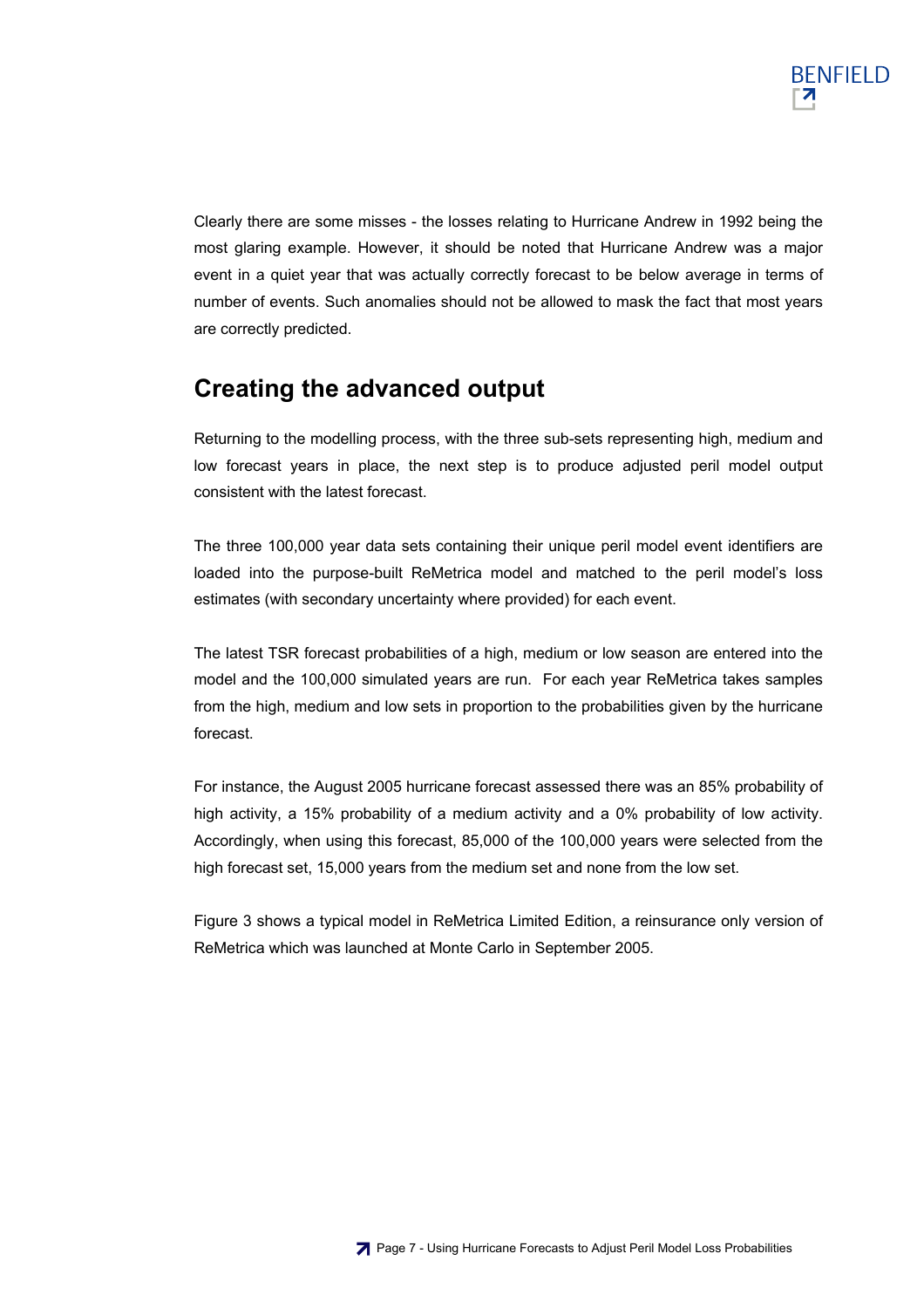



### **Assessing the true risk**

But while this is all very interesting in theory, what does it mean in practice? To answer this we have used a sample portfolio to illustrate the impact of using the 2005 August forecast the results are dramatic.

Looking first at the predicted probability distribution of individual hurricane losses (US only):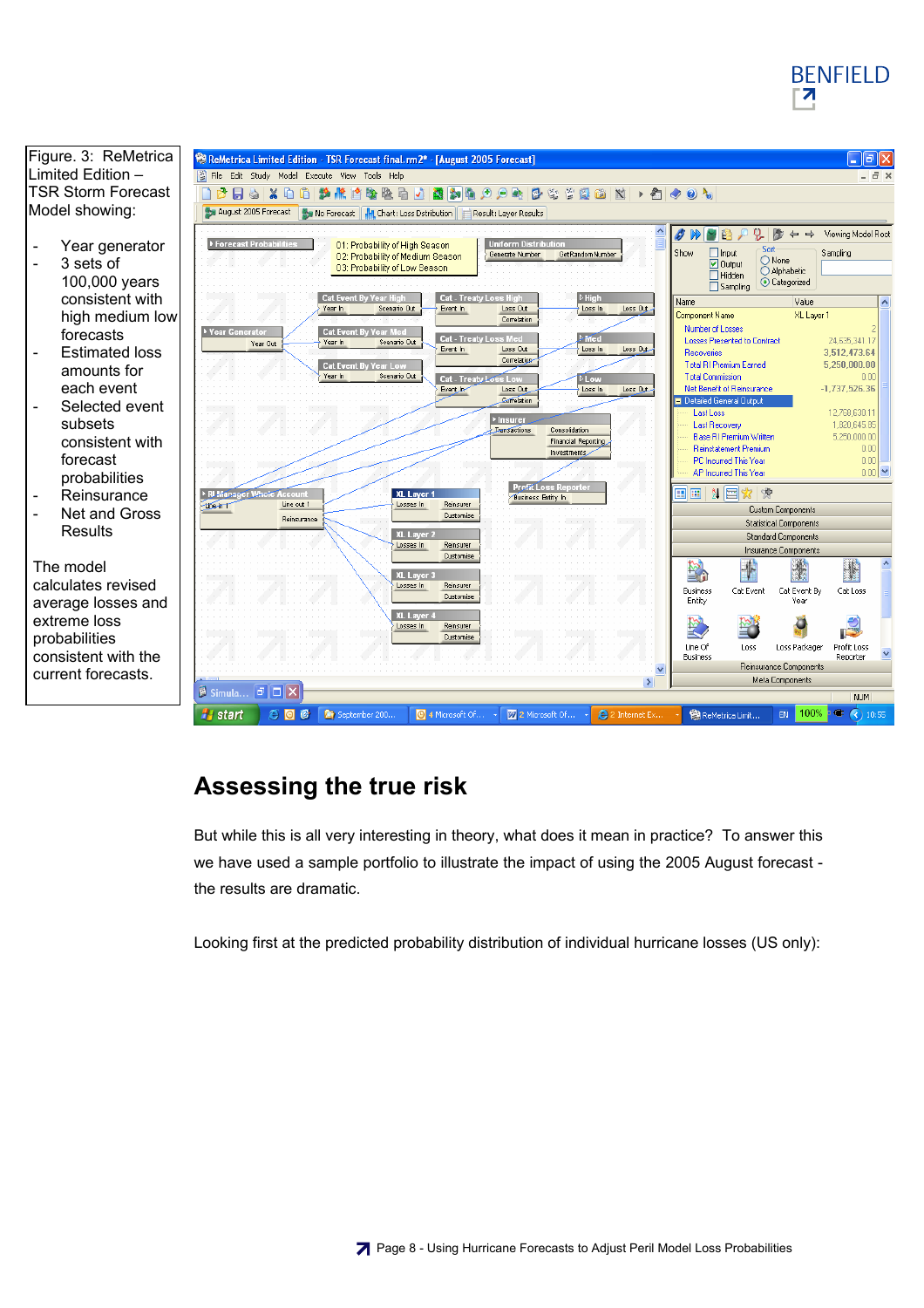

**BENFIELD** 

 $\overline{\mathbf{z}}$ 

Figure. 4: **Probability** Distribution of

Losses: The

given loss

using the forecast

only a 3.5% (100% - 96.5%) probability of losses over \$100m ignoring the forecast but 7.1% taking the forecast into account.

> In Figure 4 above, the red curve, which includes the TSR forecast, is significantly to the right of the blue curve which represents the unadjusted raw peril model output.

> This means the probability of suffering a significant loss in 2005 is far higher than is implied by the output of the standard peril model. For example, prior to the adjustments for the 2005 hurricane forecasts, the peril model assesses the probability that the total hurricane loss will exceed US\$100m as 3.5%. Once the hurricane forecasts are incorporated this probability doubles to 7.1%.

> To further demonstrate the application of such models we have taken this output and investigated the impact on a typical reinsurance programme. The illustration is based on an actual insurer's programme, albeit simplified and scaled.

> In this example, the insurer buys cover to a modelled 1 in 100 (or  $1<sup>st</sup>$  percentile) level roughly some US \$225m if based on the unadjusted peril model output.

> Table 1 illustrates the predicted results of the top and bottom layers of the insured's programme. The unadjusted column is the result using raw peril model output while the adjusted column reflects the impact of incorporating the TSR forecast.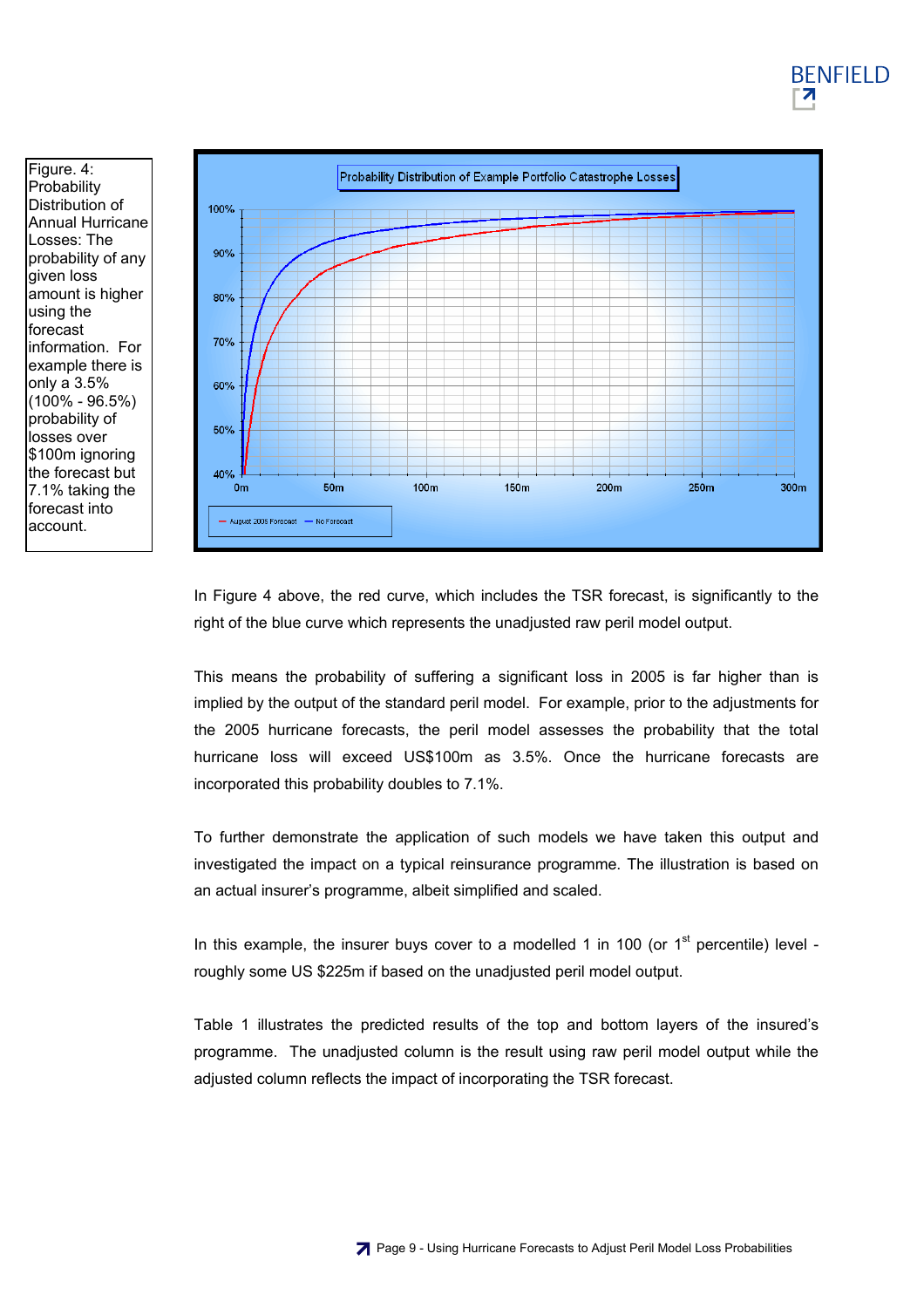

| <b>Example Treaty Results</b> | <b>Bottom Layer</b> |                 |                   | Top Layer         |                 |                   |
|-------------------------------|---------------------|-----------------|-------------------|-------------------|-----------------|-------------------|
|                               | <b>Unadjusted</b>   | <b>Adjusted</b> | <b>Difference</b> | <b>Unadjusted</b> | <b>Adjusted</b> | <b>Difference</b> |
| Mean                          | 1.997.257           | 3,512,474       | 76%               | 1,541,385         | 3,199,050       | 108%              |
| <b>Standard Deviation</b>     | 5,195,157           | 6,640,759       | 28%               | 10,804,913        | 15,490,591      | 43%               |
| 1 in 10 years                 | 14,217,910          | 15.000.000      | 6%                |                   |                 |                   |
| 1 in 50 years                 | 15.000.000          | 18.337.311      | 22%               | 25,821,164        | 90.000.000      | 249%              |
| 1 in 100 years                | 17,909,433          | 30,000,000      | 68%               | 90,000,000        | 90,000,000      | $0\%$             |
| 1st Limit: Prob Attach        | 16.378%             | 27.419%         | 67%               | 2.651%            | 5.374%          | 103%              |
| 1st Limit: Prob Exhaust       | 9.788%              | 17.573%         | 80%               | 1.043%            | 2.122%          | 103%              |
| 2nd Limit: Prob Attach        | 1.237%              | 2.509%          | 103%              | 0.025%            | 0.076%          | 204%              |
| 2nd Limit: Prob Exhaust       | 0.477%              | 1.036%          | 117%              | 0.003%            | 0.011%          | 267%              |
| 3rd Limit: Prob Attach        | 0.052%              | 0.127%          | 144%              | 0.000%            | 0.000%          |                   |
| 3rd Limit : Prob Exhaust      | 0.011%              | 0.038%          | 245%              | 0.000%            | 0.000%          |                   |

Clearly the performance of the programme looks radically different before and after the forecast. Estimated average recoveries increase by 76% for the bottom layer and more than double for the top layer.

The adjusted model also helps to assess the worth of  $2^{nd}$  or  $3^{rd}$  loss covers, a factor which is particularly valuable given that such purchases are often opportunistic. In this case the probability of attaching, and exhausting, each layer also increases substantially, so implying that the value of  $2^{nd}$  or  $3^{rd}$  loss covers becomes far more attractive.

But, as shown by the top layer  $1<sup>st</sup>$  loss exhaustion probability, perhaps the single most crucial point is that the chance of exhausting the programme in 2005 is double that implied by the raw peril model. Is this a risk an insurer would be comfortable to take?

#### **Summary**

No forecast is exact, but can insurers and reinsurers afford to ignore the best advice available - especially when the growing evidence for global climate change is further feeding concerns that past experience provides an uncertain guide as to future exposures?

Advances in forecast skill and the availability of financial models like ReMetrica Limited Edition allow insurers to take "basic" peril model output and use it far more intelligently and pro-actively.

Wise insurers and reinsurers can now adjust peril model outputs to reflect the actual probabilities they are likely to face in the coming season, spotting opportunities and risks that others are unable to see or quantify.

Managers are better able to make informed decisions about whether to buy or write additional protections and, equally crucially, are armed with the necessary data to demonstrate to others why they have made their decisions - decisions that can be the difference between a company making a profit and loss … or even surviving.